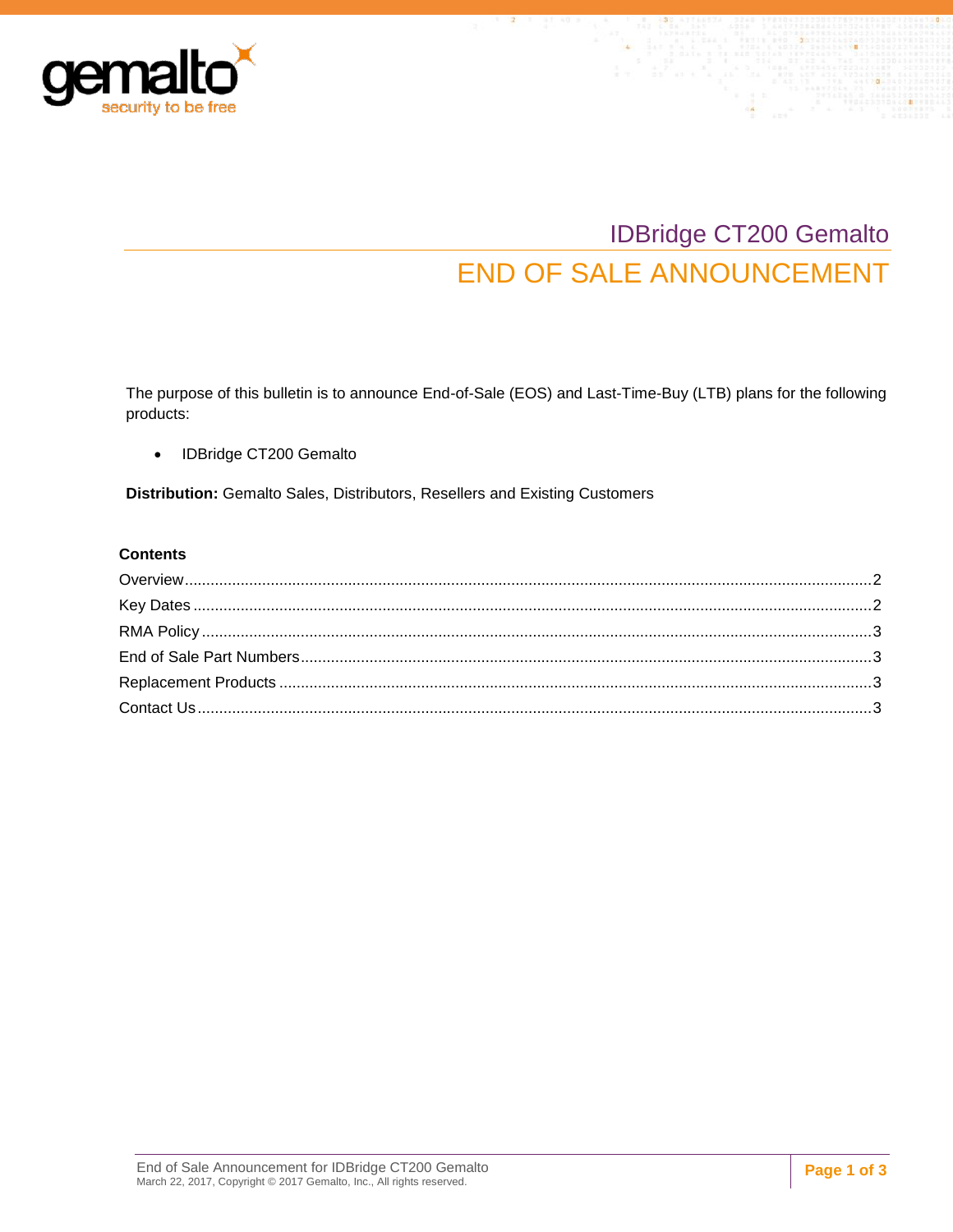

# <span id="page-1-0"></span>**Overview**

The purpose of this bulletin is to announce End-of-Sale (EOS) and Last-Time-Buy (LTB) plans for the following products:

• IDBridge CT200 Gemalto

Gemalto is committed to providing our customers with the most advanced authentication technologies. As part of our ongoing investments in our product portfolio, Gemalto will transition the products listed above to the replacement products outlined in this document and detailed in the ["Replacement Products"](#page-2-2) section.

Gemalto has developed a plan to ensure current customers a smooth transition in upgrading to the latest available Gemalto technology. If you have questions about this transition that are not addressed in this document, please contact your local account manager for more information.

### <span id="page-1-1"></span>Key Dates

The following are key dates in the End of Sale process:

| <b>Milestone</b>    | Date               | <b>Comment</b>                                                                                            |
|---------------------|--------------------|-----------------------------------------------------------------------------------------------------------|
| LAST-TIME-BUY (LTB) | September 29, 2017 |                                                                                                           |
| END-OF-SALES (EOS)  | September 30, 2017 | Due to the limited availability of hardware<br>components, Gemalto will fulfill LTB<br>orders as follows: |
|                     |                    | • Gemalto will make every effort to fulfill<br>all orders placed during the LTB<br>period.                |
|                     |                    | • Orders placed during the LTB period<br>will be processed on a first-come first-<br>served basis         |
|                     |                    | • Orders will not be accepted after the<br>LTB end date                                                   |
| END-OF-LIFE (EOL)   | September 30, 2019 |                                                                                                           |